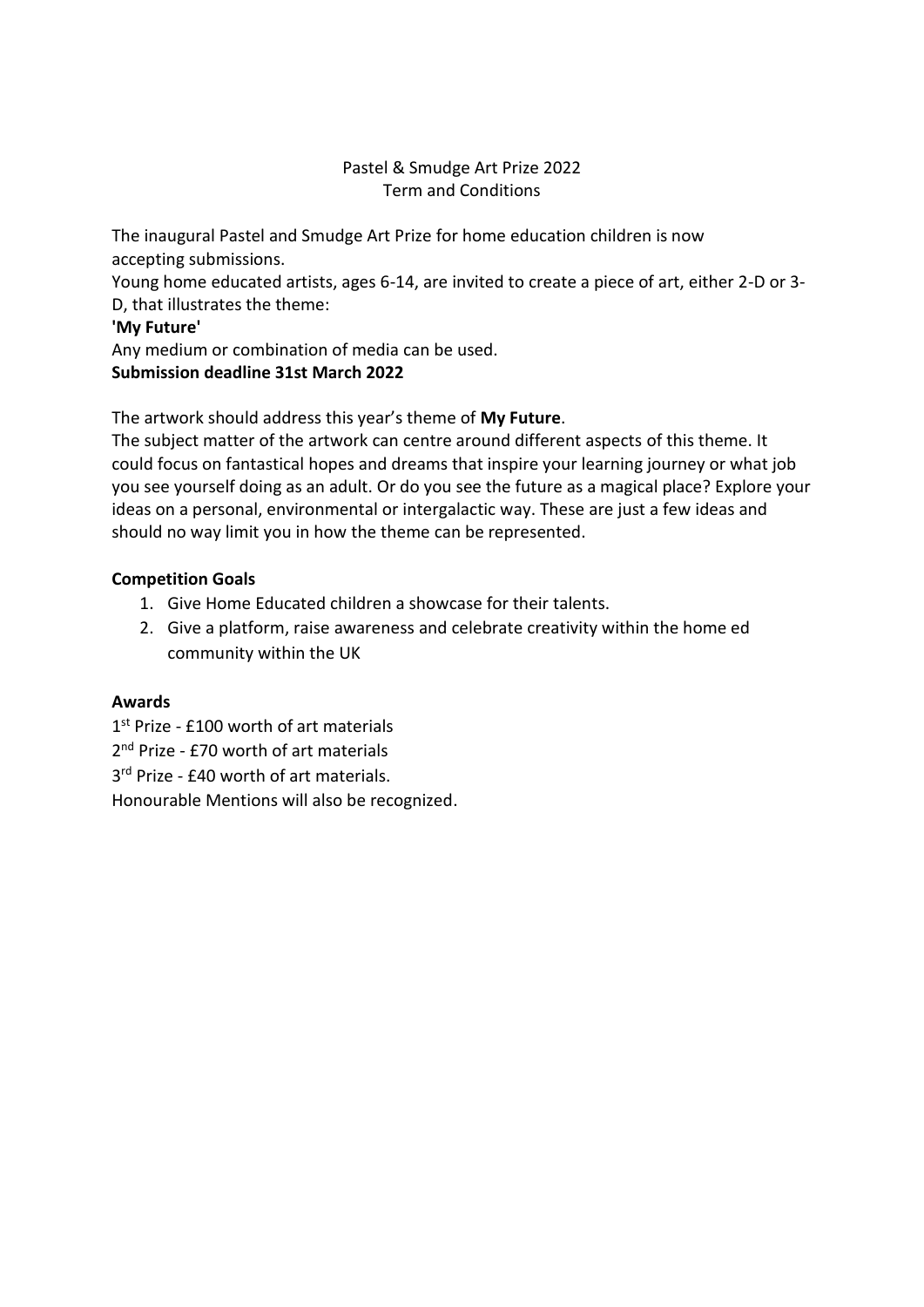## **Official Rules and Submission Details**

# 1. **Conditions of Entry**

By submitting an Entry in this Project, each Entrant warrants and represents that the Entrant owns all rights to the Entry he/she is entering in this Competition and is the sole work of the Entrant. By submitting an Entry, Entrant agrees to the Official Rules, and further agrees to indemnify and hold Pastel and Smudge CIC and their respective affiliates, officers, directors or other partners, and any of their employees harmless from any and all claims, damages, expenses, costs (including reasonable attorney's fees) and liabilities (including settlements), brought or asserted by any third party against any of The Project Indemnities due to or arising out of the Entrant's Entry materials in this Project, or the Entrants conduct during and in connection with the Project, including but not limited to trademark, copyright or other intellectual property rights, right of publicity, right of privacy or defamation. Entrant agrees to release, indemnify and hold harmless Pastel and Smudge CIC from all claims that any advertising, presentation, web content or any other material subsequently produced, presented, and/or prepared by or on behalf of Pastel and Smudge CIC infringes on the rights of Entrant's work as contained in any Entry.

## 2. **Eligibility Requirements**

Anyone aged 6-14 and is home educating in the UK at the time of entry is eligible. The following are not eligible for juried cash prizes: employees, contractors, consultants, directors of Pastel and Smudge CIC, and the immediate family members of each (spouse, parent, child, sibling, grandparent, and spouse or "step" of each).

## **Basic Requirements of the Project**

- Artwork can be either 2-D or 3-D and use any medium or combination of media and must relate to the theme of the Competition: *My Future*
- By Submitting you give permission for Pastel and Smudge CIC to use your images on website and social media.

# 4. **Entry Requirements**

Online entry can be found at [www.pastelandsmudge.com](http://www.pastelandsmudge.com/) In addition to the information requested on the entry form, artists will attach appropriate image(s) of their work. The completed entry form, and image(s) must be included in the online entry for it to be approved.

# **FORMATS**:

IMAGES: .jpeg .PNG

2-D Art: 1 image

3-D Art: 4 images (1 front, 1 back, 1 of each side)

- 3. **Additional Requirements**
- To be complete, all applications must be in English and include the following:
	- Entry Title
	- Submitter's Name
	- Submitters Age
	- Mailing Address
	- application must include Parent or Legal Guardians' Name, Email and Signature of Permission for Entry.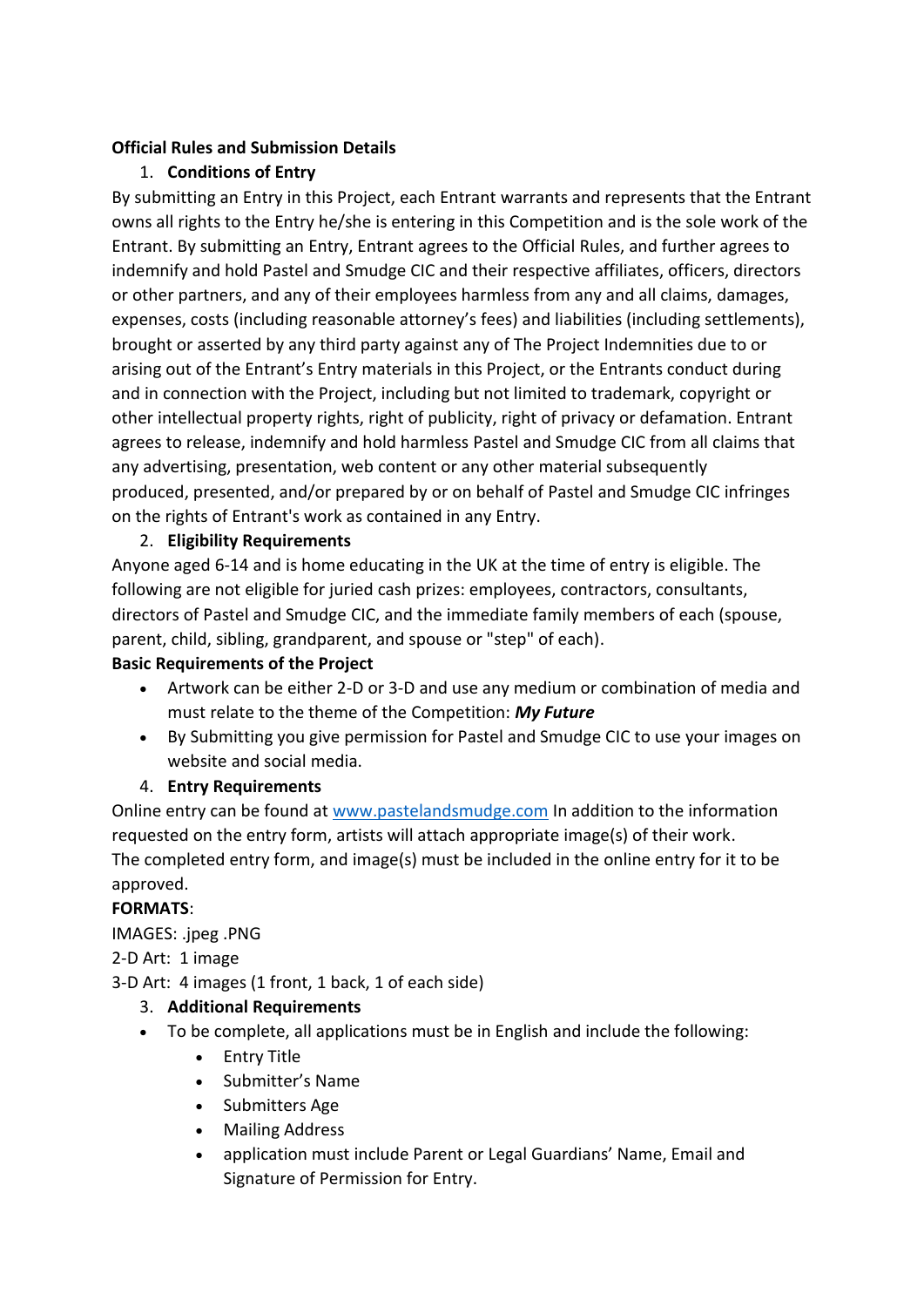All of these elements must be valid or any prizes may be forfeited. Primary email address must be correct in order to receive confirmation of submission and other notifications. It is highly recommended that entrants make every effort to ensure the Pastel and Smudge email is not identified as spam.

# 4. **Entry Deadlines**

An Entry will only be considered for judging that has been submitted with a complete Entry Form by the designated deadline.

Submissions Window Opens: **Tuesday 1st February 2022** Submissions Window Closes: **Sunday 31st March 2022** Winners Announced: **Monday 2nd May 2022**

# 5. **Confirmation of Entry**

Each Entrant will receive a Confirmation of Entry once the submission has been received and the submitted Entry has been properly uploaded. If the link to the Entry does not work properly, the Entry will not be accepted and you will not receive a confirmation. Be sure the email you provide on the application is correct. If you believe you have submitted your completed Entry and have not received a confirmation of submission within 48 hours of submission, it is the responsibility of the Entrant to send an email to [contact@pastelandsmudge.com](mailto:contact@pastelandsmudge.com) to determine the status of the entry. Write "Art Contest Submission" in the Subject Line and give a detailed description of the submission.

# 6. **Artist Agreement**

Entrants Parents or legal guardian will be required to agree to the Official Rules.

# **Entry Costs**

There is NO entry costs

# 7. **Selection of Winners**

The Finalists, including the  $1<sup>st</sup>$ ,  $2<sup>nd</sup>$ ,  $3<sup>rd</sup>$  place and honourable Mention winners will be selected by a panel of judges agreed upon by Pastel and Smudge staff. The decisions of the judges will be final. Entrants agree that Pastel and Smudge has the sole right to decide all matters and disputes arising from the Project and that all decisions of Pastel and Smudge are at its sole discretion and final.

Entries will be judged by a process in which qualified panel(s) of judges will evaluate the eligible Entries based on the following judging criteria:

- Artistic Merit (e.g., aesthetic value, use of artistic elements)
- Adherence to the Theme (communication of theme- *My Future*)
- Creative Interpretation (unique perspective of the theme -*My Future*)

In the event of a tie, the tie will be broken at the discretion of Pastel and Smudge. Entrants agree that Pastel and Smudge has the sole right to decide all matters and disputes arising from the Project and that all decisions of Pastel and Smudge are at its sole discretion and final.

# 8. **Winners**

Winners will be announced on **Monday 2nd May 2022** on the Pastel and Smudge website and across its social media platforms. Images of Finalists and Winners' Entries may be posted online at www.pastelandsmudge.co.uk, and across Pastel and Smudges social media platforms.

1st Prize - £100 worth of art materials